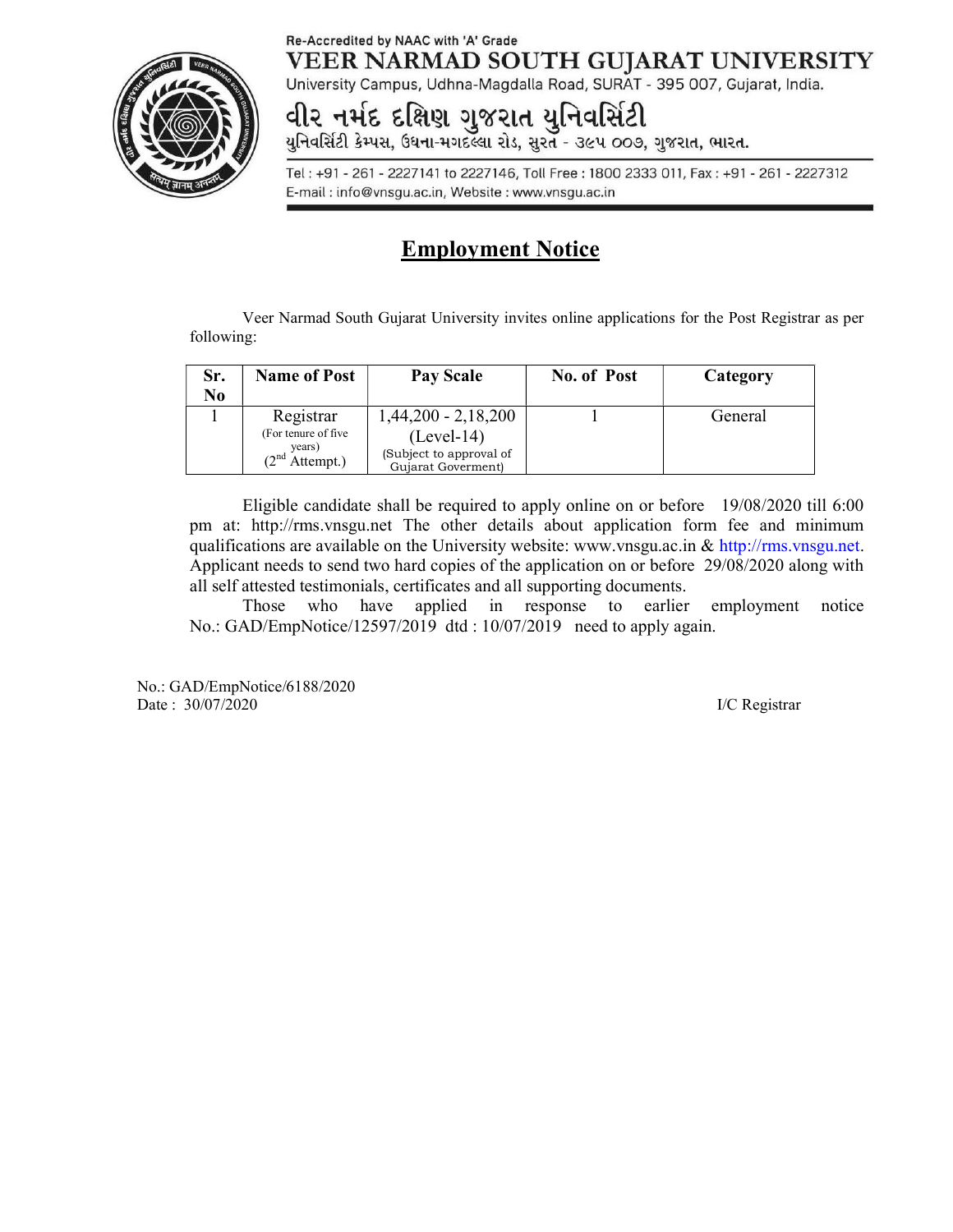# Veer Narmad South Gujarat University

Udhana-Magdalla Road, Surat-395007

|                                                         |                  |                      | Employment Notice No.GAD/EmpNotice/6188/2020 Date:30/07/2020 |
|---------------------------------------------------------|------------------|----------------------|--------------------------------------------------------------|
| <b>Minimum Qualifications for the post of Registrar</b> |                  |                      |                                                              |
|                                                         | • Name of Post   | $\ddot{\phantom{a}}$ | Registrar                                                    |
|                                                         | • Number of Post |                      | $1$ (one)                                                    |
| $\bullet$                                               | Category         |                      | General                                                      |
|                                                         | • Pay Scale      |                      | Rs. 1,44,200 - 2,18,200 (Level-14)                           |
|                                                         |                  |                      | (Subject to approval of Gujarat Goverment)                   |
|                                                         | Qualification    |                      |                                                              |

- 1. A Master's Degree with at least 55% of the marks or its equivalent grade of 'B' in the UGC seven point scale.
- 2. At least 15 years' of experience as Assistant Professor in the AGP of Rs.7000 and above or with 8 years of service in the AGP of Rs.8000 and above including as Associate Professor along with experience in educational administration,

#### OR

2. Comparable experience in research establishment and / or other Institutions of higher education,

#### OR

- 2. 15 years' of administrative experience of which 8 years shall be as Deputy Registrar or in an equivalent post.
- 3. At the time of appointment selected candidate possesses a certificate of basic knowledge of computer application of any institute as per resolution No. CRR-10-2007-120320-G5, dt. 13/08/2008 and dt.18/03/2016 of General Administrative Department, Gandhinagar.

Age limit: 57 Years (At the time of appointment).

Tenure & other condition of this post is as per Govt. of Gujrat Education Departments's Resolution No. PGR-1208-3662-Part File/KH-2 Dt. 22-11-2018.